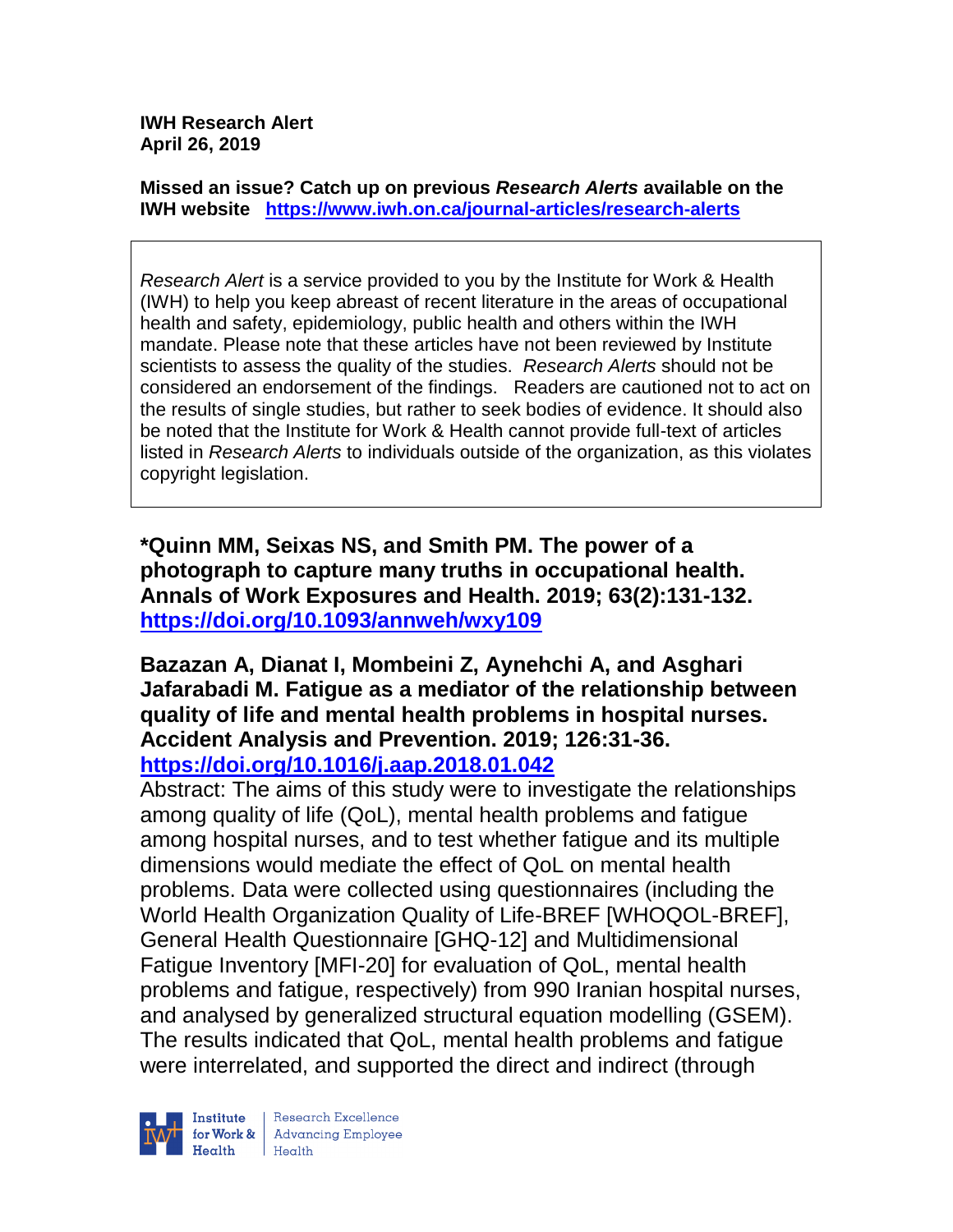fatigue) effects of QoL on mental health problems. All domains of the WHOQOL-BREF, and particularly physical (sleep problems), psychological (negative feelings) and environmental health (leisure activities) domains, were strongly related to the mental health status of the studied nurses. Fatigue and its multiple dimensions partially mediated the relationship between QoL and mental health problems. The results highlighted the importance of physical, psychological and environmental aspects of QoL and suggested the need for potential interventions to improve fatigue (particularly physical fatigue along with mental fatigue) and consequently mental health status of this working population. The findings have possible implications for nurses' health and patient safety outcomes

#### **Dupont F, Leger PM, Begon M, Lecot F, Senecal S, Labonte-Lemoyne E, et al. Health and productivity at work: which active workstation for which benefits: a systematic review. Occupational and Environmental Medicine. 2019; 76(5):281-294. <https://doi.org/10.1136/oemed-2018-105397>**

Abstract: In order to reduce sedentary behaviour at work, research has examined the effectiveness of active workstations. However, despite their relevance in replacing conventional desks, the comparison between types of active workstations and their respective benefits remains unclear. The purpose of this review article is thus to compare the benefits between standing, treadmill and cycling workstations. Search criteria explored Embase, PubMed and Web of Science databases. The review included studies concerning adults using at least two types of active workstations, evaluating biomechanical, physiological work performance and/or psychobiological outcomes. Twelve original articles were included. Treadmill workstations induced greater movement/activity and greater muscular activity in the upper limbs compared with standing workstations. Treadmill and cycling workstations resulted in elevated heart rate, decreased ambulatory blood pressure and increased energy expenditure during the workday compared with standing workstations. Treadmill workstations reduced fine motor skill function (ie, typing, mouse pointing and combined keyboard/mouse tasks) compared with cycling and standing workstations. Cycling workstations resulted in improved simple processing task speeds compared with standing and treadmill workstations. Treadmill and

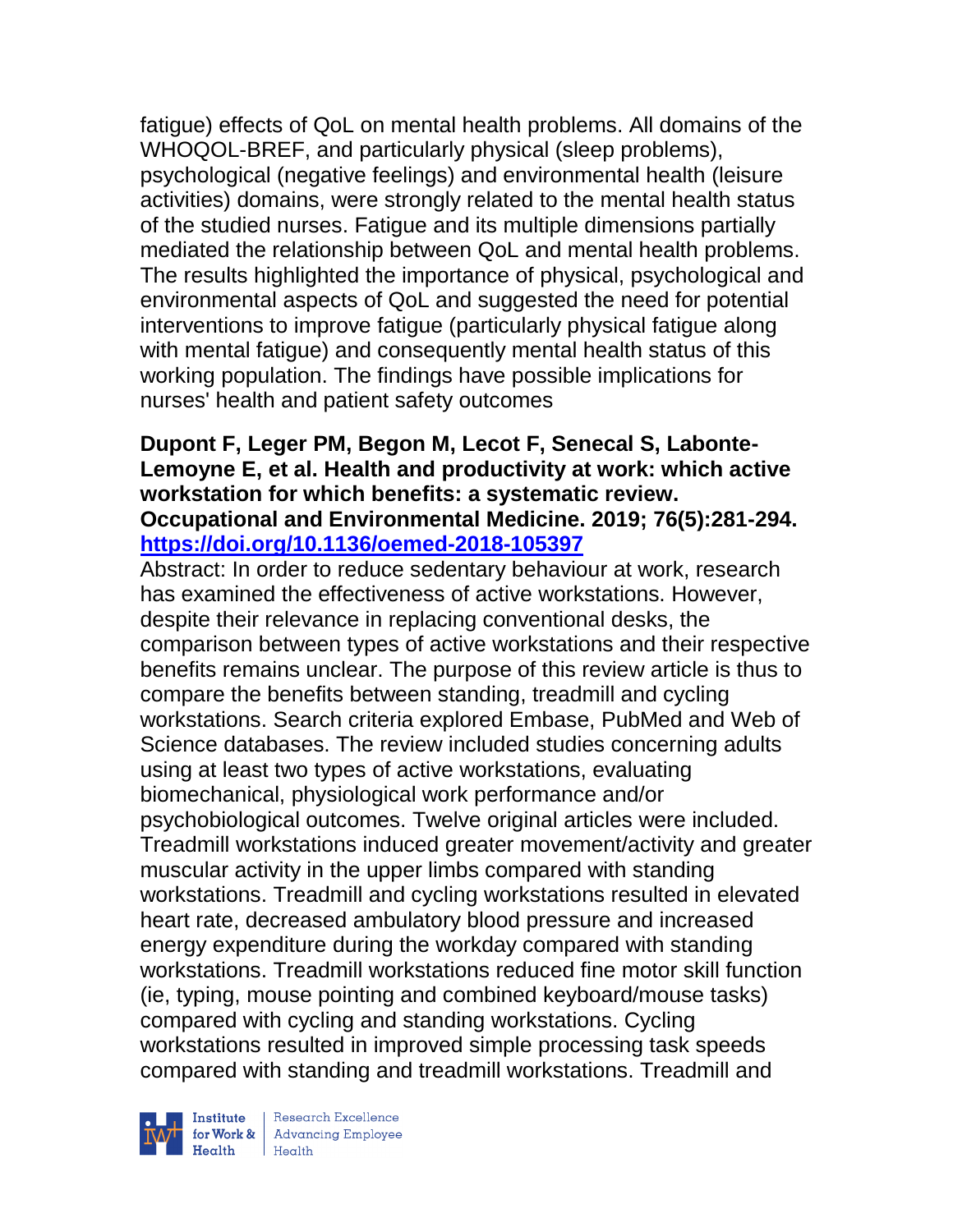cycling workstations increased arousal and decreased boredom compared with standing workstations. The benefits associated with each type of active workstation (eg, standing, treadmill, cycling) may not be equivalent. Overall, cycling and treadmill workstations appear to provide greater short-term physiological changes than standing workstations that could potentially lead to better health. Cycling, treadmill and standing workstations appear to show short-term productivity benefits; however, treadmill workstations can reduce the performance of computer tasks

## **Fernandez-Esquer ME, Gallardo KR, and Diamond PM. Predicting the influence of situational and immigration stress on Latino day laborers' workplace injuries: an exploratory structural equation model. Journal of Immigrant and Minority Health. 2019; 21(2):364-371.**

## **<https://doi.org/10.1007/s10903-018-0752-3>**

Abstract: Latino day laborers are a socially and economically marginalized immigrant population with a high risk of occupational injury. These workers confront multiple social, psychological, and environmental hardships that increase their risk for adverse health outcomes. How these stressors interact and influence work-related injuries in this population remains unclear. We conducted an exploratory study with 327 Latino day laborers who completed a community survey. We developed a structural equation model, using cross-sectional data to explore the relationships among socioeconomic status, situational and immigration stress, depression, work risk exposure, and occupational injury. The model revealed a statistically significant mediated effect from situational stress to injury through work risk exposure as well as a significant mediated effect from immigration stress through depression to injury. These initial findings suggest that situational and immigration-related stress have a detrimental impact on Latino day laborers' mental health and workplace safety and, ultimately, increase their risk of occupational injury

**Herman PM, Hurwitz EL, Shekelle PG, Whitley MD, and Coulter ID. Clinical scenarios for which spinal mobilization and manipulation are considered by an expert panel to be inappropriate (and appropriate) for patients with chronic low** 



| Research Excellence for Work & Advancing Employee<br>
Health Health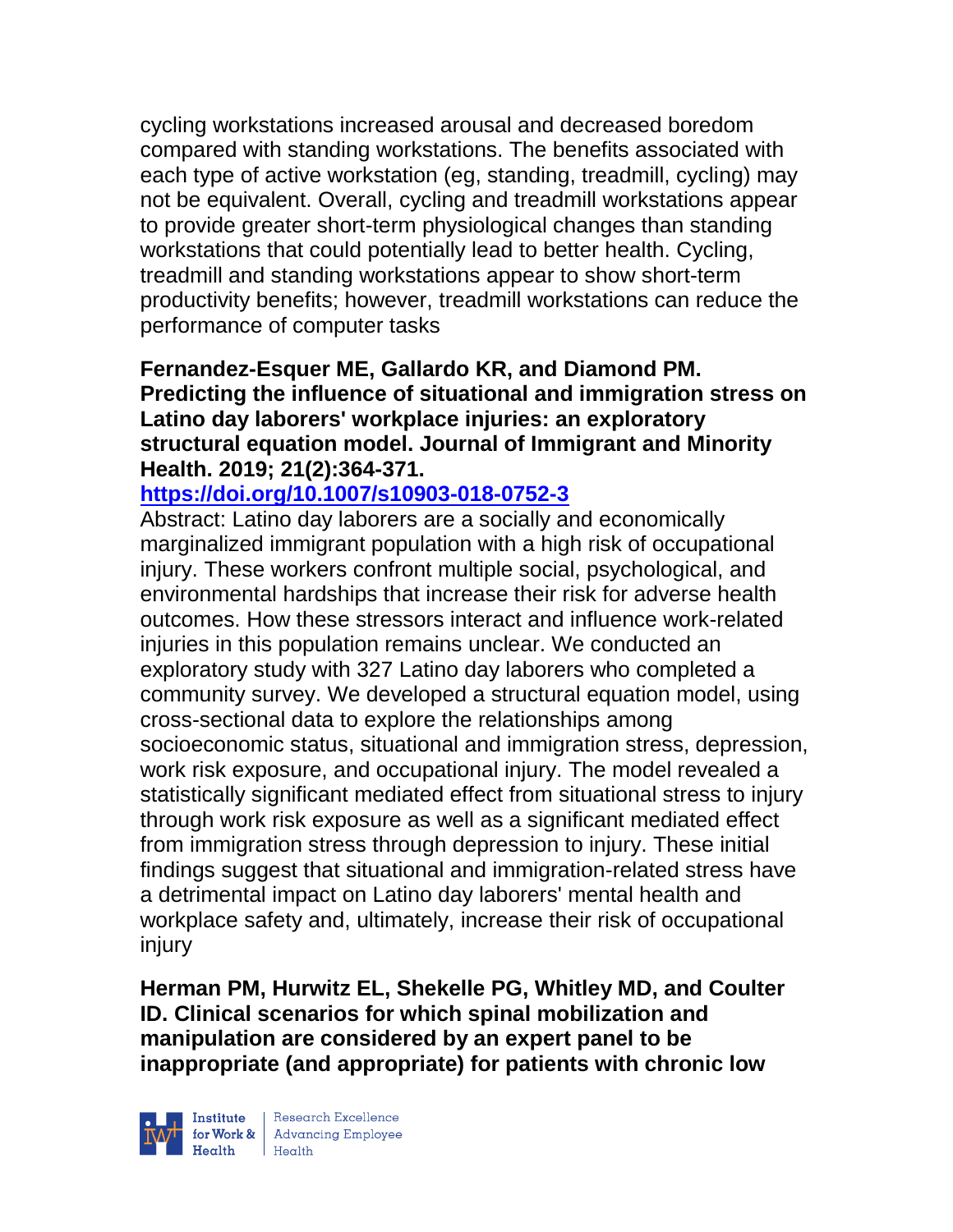## **back pain. Medical Care. 2019; 57(5):391-398. <https://doi.org/10.1097/MLR.0000000000001108>**

Abstract: BACKGROUND: Spinal mobilization and manipulation are 2 therapies found to be generally safe and effective for chronic low back pain (CLBP). However, the question remains whether they are appropriate for all CLBP patients. RESEARCH DESIGN: An expert panel used a well-validated approach, including an evidence synthesis and clinical acumen, to develop and then rate the appropriateness of the use of spinal mobilization and manipulation across an exhaustive list of clinical scenarios which could present for CLBP. Decision tree analysis (DTA) was used to identify the key patient characteristics that affected the ratings. RESULTS: Nine hundred clinical scenarios were defined and then rated by a 9 member expert panel as to the appropriateness of spinal mobilization and manipulation. Across clinical scenarios more were rated appropriate than inappropriate. However, the number patients presenting with each scenario is not yet known. Nevertheless, DTA indicates that all clinical scenarios that included major neurological findings, and some others involving imaging findings of central herniated nucleus pulposus, spinal stenosis, or free fragments, were rated as inappropriate for both spinal mobilization and manipulation. DTA also identified the absence of these imaging findings and no previous laminectomy as the most important patient characteristics in predicting ratings of appropriate. CONCLUSIONS: A well-validated expert panel-based approach was used to develop and then rate the appropriateness of the use of spinal mobilization and manipulation across the clinical scenarios which could present for CLBP. Information on the clinical scenarios for which these therapies are inappropriate should be added to clinical guidelines for CLBP

**Jakobsson M, Gutke A, Mokkink LB, Smeets R, and Lundberg M. Level of evidence for reliability, validity, and responsiveness of physical capacity tasks designed to assess functioning in patients with low back pain: a systematic review using the COSMIN standards. Physical Therapy. 2019; 99(4):457-477. <https://doi.org/10.1093/ptj/pzy159>** 

Abstract: Background: Physical capacity tasks (ie, observeradministered outcome measures that comprise a standardized activity) are useful for assessing functioning in patients with low back



Institute Research Excellence<br>
for Work & Advancing Employee<br>
Health Health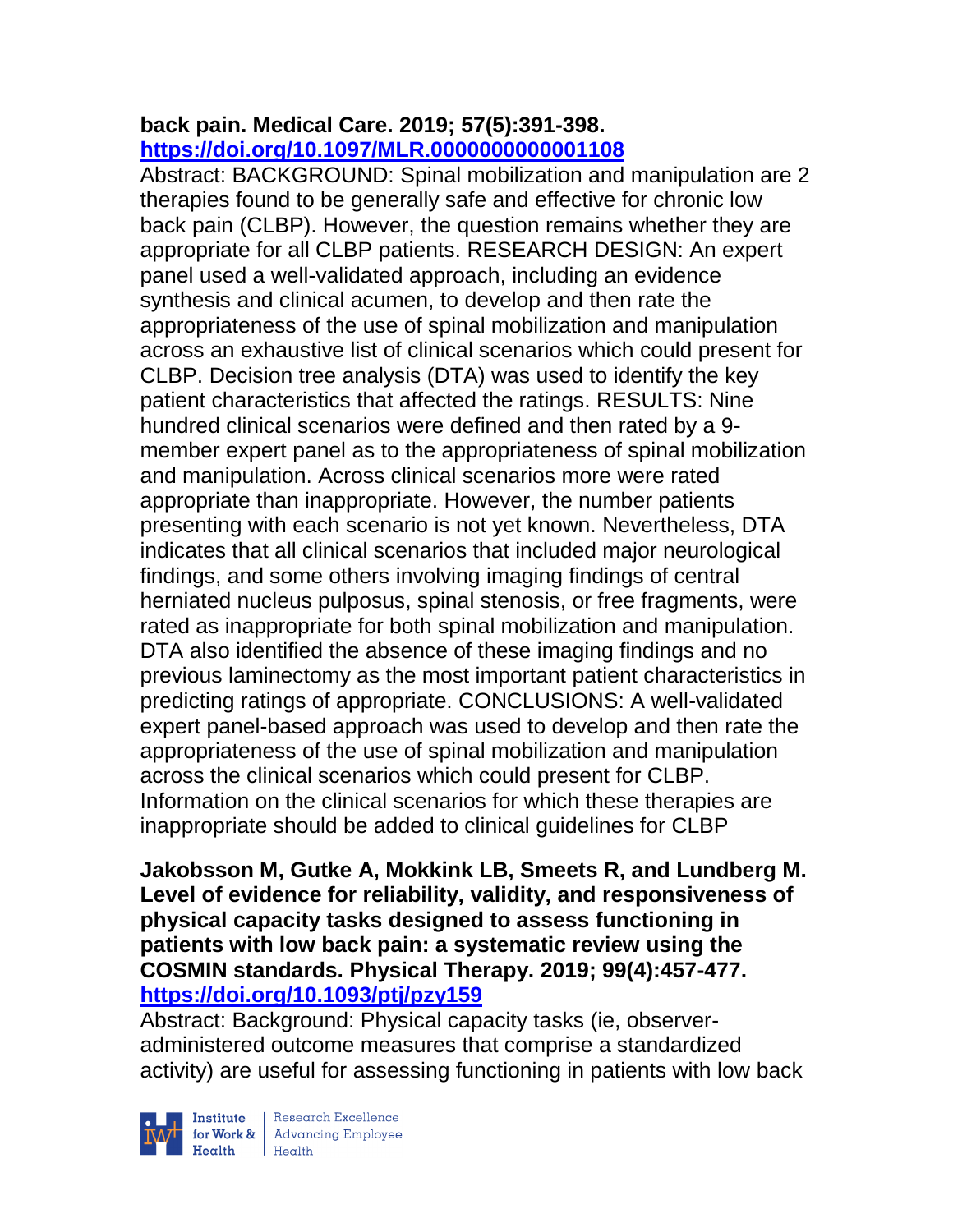pain. Purpose: The purpose of this study was to systematically review the level of evidence for the reliability, validity, and responsiveness of physical capacity tasks. Data Sources: MEDLINE, CINAHL, PsycINFO, Scopus, the Cochrane Library, and relevant reference lists were used as data sources. Study Selection: Two authors independently selected articles addressing the reliability, validity, and responsiveness of physical capacity tasks, and a third author resolved discrepancies. Data Extraction and Quality Assessment: One author performed data extraction, and a second author independently checked the data extraction for accuracy. Two authors independently assessed the methodological quality with the Consensus-Based Standards for the Selection of Health Measurement Instruments (COSMIN) 4-point checklist, and a third author resolved discrepancies. Data Synthesis and Analysis: Data synthesis was performed by all authors to determine the level of evidence per measurement property per physical capacity task. The 5-repetition sit-to-stand, 5-minute walk, 50-ft ( approximately 15.3-m) walk, Progressive Isoinertial Lifting Evaluation, and Timed "Up & Go" tasks displayed moderate to strong evidence for positive ratings of both reliability and construct validity. The 1-minute stair-climbing, 5 repetition sit-to-stand, shuttle walking, and Timed "Up & Go" tasks showed limited evidence for positive ratings of responsiveness. Limitations: The COSMIN 4-point checklist was originally developed for patient-reported outcome measures and not physical capacity tasks. Conclusions: The 5-repetition sit-to-stand, 50-ft walk, 5-minute walk, Progressive Isoinertial Lifting Evaluation, Timed "Up & Go," and 1-minute stair-climbing tasks are promising tests for the measurement of functioning in patients with chronic low back pain. However, more research on the measurement error and responsiveness of these tasks is needed to be able to fully recommend them as outcome measures in research and clinical practice

# **Kazi A, Haslam C, Duncan M, Clemes S, and Twumasi R. Sedentary behaviour and health at work: an investigation of industrial sector, job role, gender and geographical differences. Ergonomics. 2019; 62(1):21-30.**

**<https://doi.org/10.1080/00140139.2018.1489981>** 

Abstract: This article presents baseline data from 1120 employees

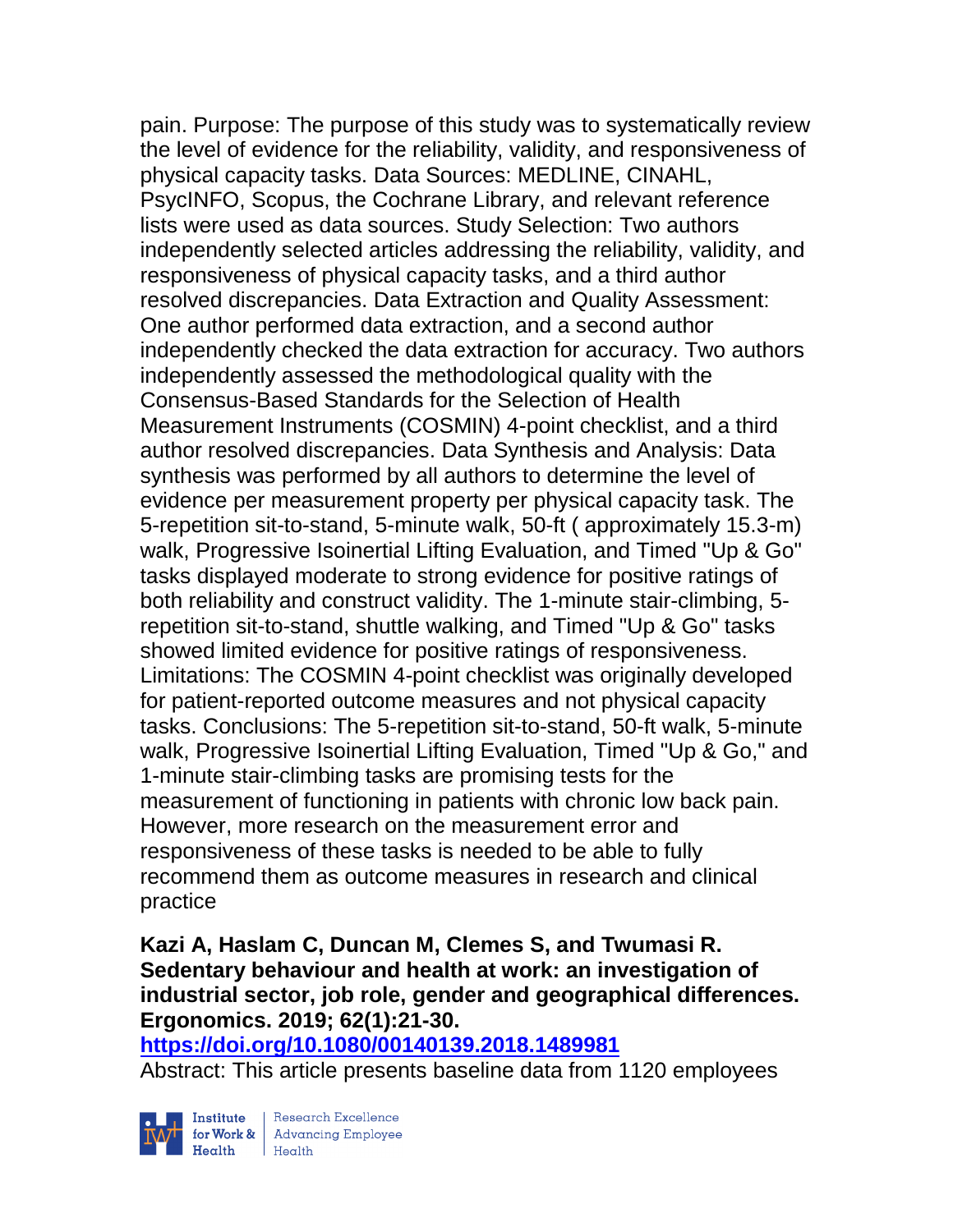across 10 worksites enrolled in a workplace physical activity intervention. The study provides new data on physical activity, sedentary behaviour, and health and highlights gender, geographical, job type and industrial sector differences. Sitting at work accounted for more than 60% of participants' total daily sitting time on work days. Weekly and monthly hours worked, body mass index (BMI) and waist circumference were significantly higher for workers in the private sector compared to the public sector. Employees in sales and customer services had significantly higher BMI scores and significantly lower scores for workability index (WAI), job satisfaction, organisational commitment and job motivation, compared to other groups. This study provides further evidence that work is a major contributor to sedentary behaviour and supports the pressing need for interventions particularly targeting private sector industries and sales and customer service sectors. Practitioner Summary: Work accounts for more than 60% of the daily sitting time. Private sector employees had higher BMIs than those in the public sector and employees in sales and customer services had higher BMIs and poorer health compared to other occupations, suggesting that these groups should be targeted in workplace interventions

## **Lewkowski K, Heyworth JS, Li IW, Williams W, McCausland K, Gray C, et al. Exposure to noise and ototoxic chemicals in the Australian workforce. Occupational and Environmental Medicine. 2019; 76(5):341-348.**

# **<https://doi.org/10.1136/oemed-2018-105471>**

Abstract: OBJECTIVE: To determine the current prevalence of exposure to workplace noise and ototoxic chemicals, including coexposures. METHOD: A cross-sectional telephone survey of nearly 5000 Australian workers was conducted using the web-based application, OccIDEAS. Participants were asked about workplace tasks they performed and predefined algorithms automatically assessed worker's likelihood of exposure to 10 known ototoxic chemicals as well as estimated their full shift noise exposure level (LAeq,8h) of their most recent working day. Results were extrapolated to represent the Australian working population using a raked weighting technique. RESULTS: In the Australian workforce, 19.5% of men and 2.8% of women exceeded the recommended full shift noise limit of 85 dBA during their last working day. Men were

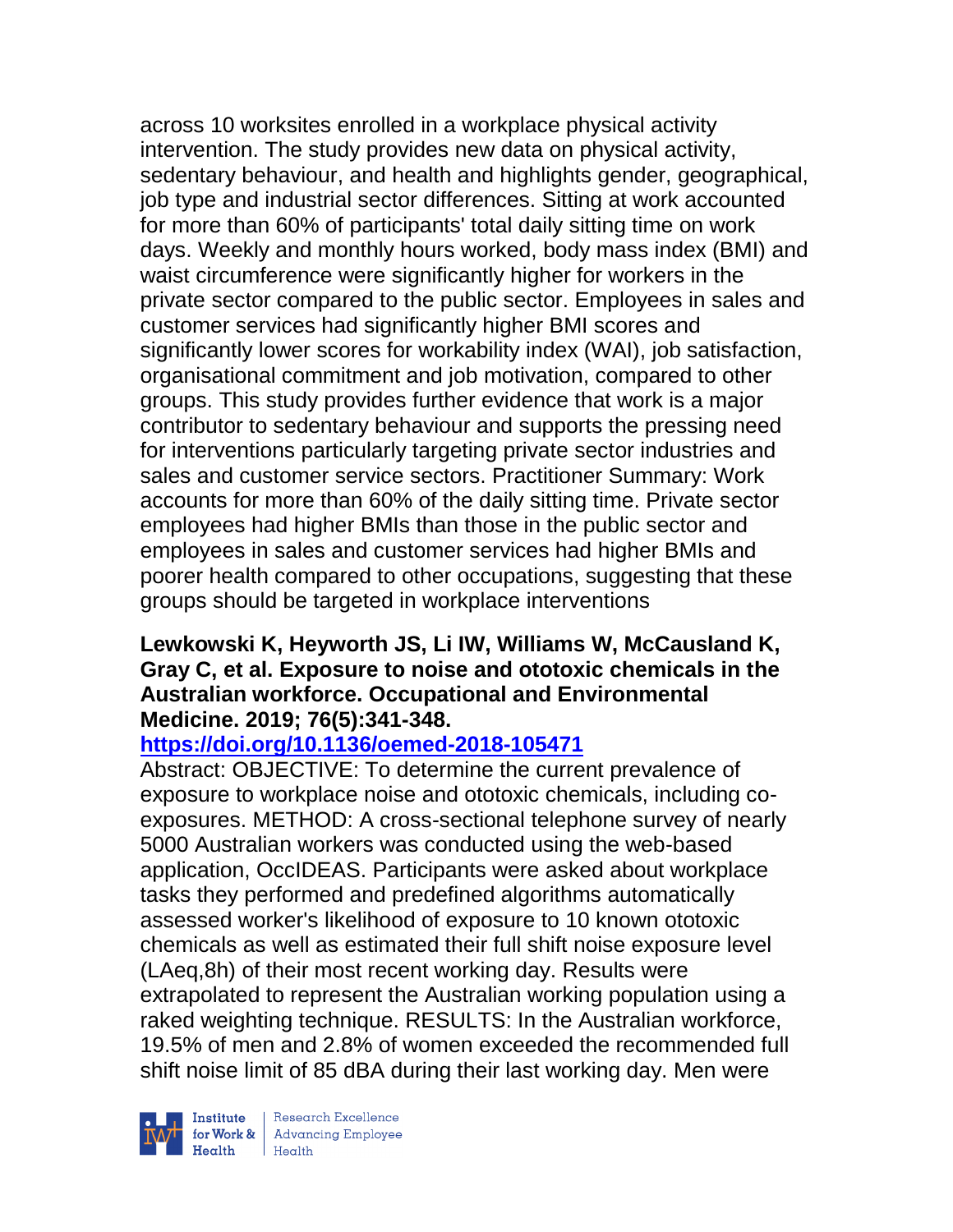more likely to be exposed to noise if they were younger, had trade qualifications and did not live in a major city. Men were more likely exposed to workplace ototoxic chemicals (57.3%) than women (25.3%). Over 80% of workers who exceeded the full shift noise limit were also exposed to at least one ototoxic chemical in their workplace. CONCLUSION: The results demonstrate that exposures to hazardous noise and ototoxic chemicals are widespread in Australian workplaces and co-exposure is common. Occupational exposure occurs predominantly for men and could explain some of the discrepancies in hearing loss prevalence between genders

## **MacLean CL and Read JD. An illusion of objectivity in workplace investigation: the cause analysis chart and consistency, accuracy, and bias in judgments. Journal of Safety Research. 2019; 68:139-148.**

## **<https://doi.org/10.1016/j.jsr.2018.12.008>**

Abstract: INTRODUCTION: Investigation tools used in occupational health and safety events need to support evidence-based judgments, especially when employed within biasing contexts, yet these tools are rarely empirically vetted. A common workplace investigation tool, dubbed for this study the "Cause Analysis (CA) Chart," is a checklist on which investigators select substandard actions and conditions that apparently contributed to a workplace event. This research tests whether the CA Chart supports quality investigative judgments. METHOD: Professional and undergraduate participants engaged in a simulated industrial investigation exercise after receiving a file with information indicating that either a worker had an unsafe history, equipment had an unsafe history, or neither had a history of unsafe behavior (control). Participants then navigated an evidence database and used either the CA Chart or an open-ended form to make judgments about event cause. RESULTS: The use of the CA Chart negatively affected participants' information seeking and judgments. Participants using the CA Chart were less accurate in identifying the causes of the incident and were biased to report that the worker was more causal for the event. Professionals who used the CA Chart explored fewer pieces of evidence than those in the open-ended condition. Moreover, neither the open-ended form nor the structured CA Chart mitigated the biasing effects of historical information about safety on participants' judgments. CONCLUSION: Use of the CA

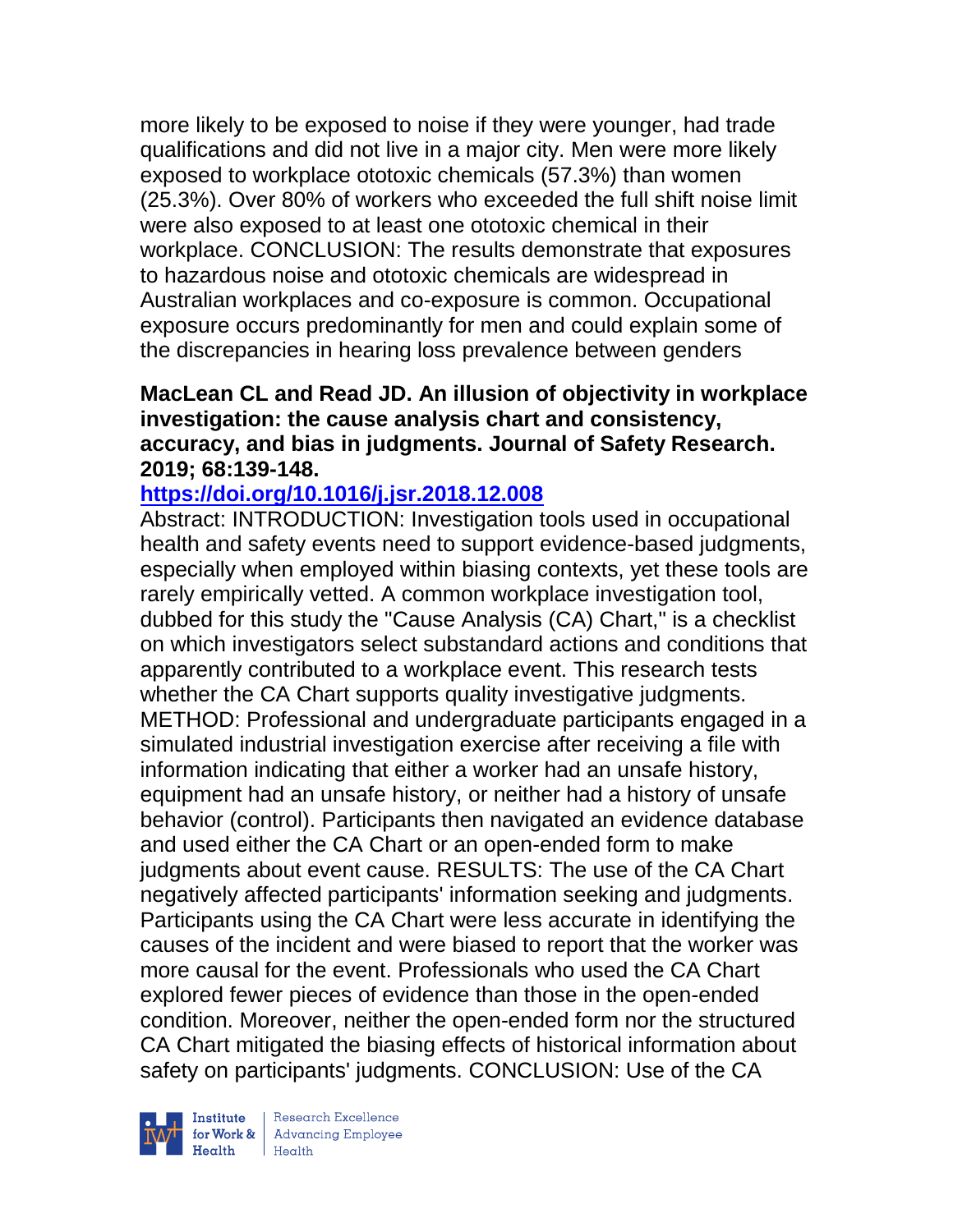Chart resulted in judgments about event cause that were less accurate and also biased towards worker responsibility. The CA Chart was not an effective debiasing tool. Practical application: Our results have implications for occupational health and safety given the popular nature of checklist tools like the CA Chart in workplace investigation. This study contributes to the literature stating that we need to be scientific in the development of investigative tools and methods

#### **Moller AC, Jager AJ, Williams GC, and Kao AC. US physicians' work motivation and their occupational health: a national survey of practicing physicians. Medical Care. 2019; 57(5):334-340. <https://doi.org/10.1097/MLR.0000000000001101>**

Abstract: BACKGROUND: Poor occupational health among physicians poses a serious risk both to physicians themselves and the patients under their care. Prior research has found that occupational health among nonphysicians is associated with both degree and type of work motivation. OBJECTIVE: The main purpose of this article was to assess the association between physician work motivation and their occupational health. RESEARCH DESIGN: This study was a national survey of practicing physicians. A split-sample method was used to validate a measure of work motivation adapted for physicians. SUBJECTS: In total, 3589 physicians were selected from the American Medical Association Physician Masterfile among whom 2247 physicians completed a survey (response rate of 62.6%). MEASURES: Eight-item measure adapted from the Work Extrinsic and Intrinsic Motivation Scale. Grounded in self-determination theory, this measure includes 2 superordinate subscales of autonomous and controlled work motivation (characterized by feeling free and volitional versus pressured or compelled, respectively). Indicators of physicians' occupational health included single-item measures of general health, burnout, job satisfaction, intention to leave their practice, and intention to leave medicine, and a 2-item measure of depression risk. RESULTS: Confirmatory factor analyses found that an 8-item, 2 superordinate (4 subordinate subscale) measure had good factor structure [chi(14, n=500)=35.62, P<0.001; chi(14, n=1747)=108.85, P<0.001]. Autonomous work motivation was found to be positively related to all 6 indicators of physicians' occupational health. Controlled work motivation was negatively related to 3 of 6



Research Excellence for Work & | Advancing Employee  $Heath$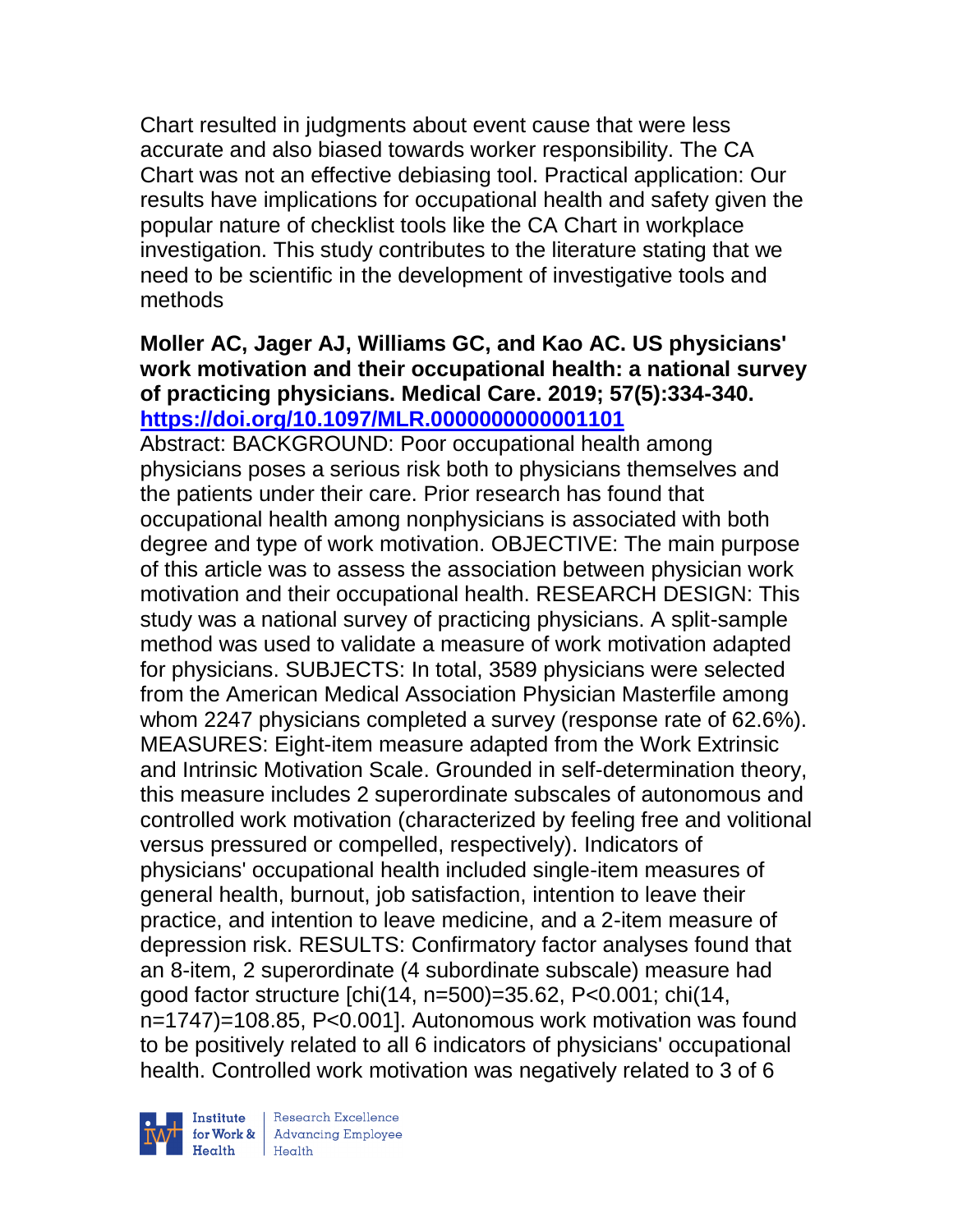occupational health indicators. CONCLUSIONS: Physicians who are more autonomously motivated at work reported having better occupational health. Fostering a health care work environment that supports autonomous motivation may benefit the well-being of physicians and their patients

**Nowrouzi-Kia B, Baig A, Li A, Casole J, and Chai E. Occupational injury trends in the Canadian workforce: an examination of the Canadian community health survey. International Journal of Critical Illness and Injury Science. 2019; 9(1):29-35. [https://doi.org/10.4103/IJCIIS.IJCIIS\\_43\\_18](https://doi.org/10.4103/IJCIIS.IJCIIS_43_18) [open access]** Abstract: Background: Previous studies suggest that various factors including the type of occupation, employment status, and level of education have significant associations with the rates of occupational injuries. The aim of this study was to assess the impact of demographics, such as age and gender, and various occupational factors on the rate of occupational injuries for a 14-year period from 2001 to 2014 and to study the differences in trends over time. Methods: The Canadian Community Health Survey data for 2001, 2003, 2005, 2007, and 2009-2014 was used to examine the impact of various occupational factors on workplace injuries in the Canadian population. Various inclusion criteria such as age, employment type, and status were applied to select the final sample. The logistic regression was performed using StataMP 11 to determine the association between the rate of occupational injuries and the factors being considered. Results: Rates of injuries occurring at the workplace are associated with various occupational health factors, including, the type of occupation, level of education, the number of injuries sustained, and the employment status. Conclusion: The findings may be used by researchers and practitioners to address the impact of occupational injuries in the workforce, and to identify and resolve the factors that result in a high rate of workplace injuries

## **Park SK and Lee CK. Pre-injury job characteristics and return to work among injured workers in South Korea: differences by socio-demographic and injury-related characteristics. Disability and Rehabilitation. 2019; 41(6):691-698.**

**<https://doi.org/10.1080/09638288.2017.1404149>** 

Abstract: PURPOSE: This study examined the effect of pre-injury job



| Research Excellence for Work & Advancing Employee<br>Health Health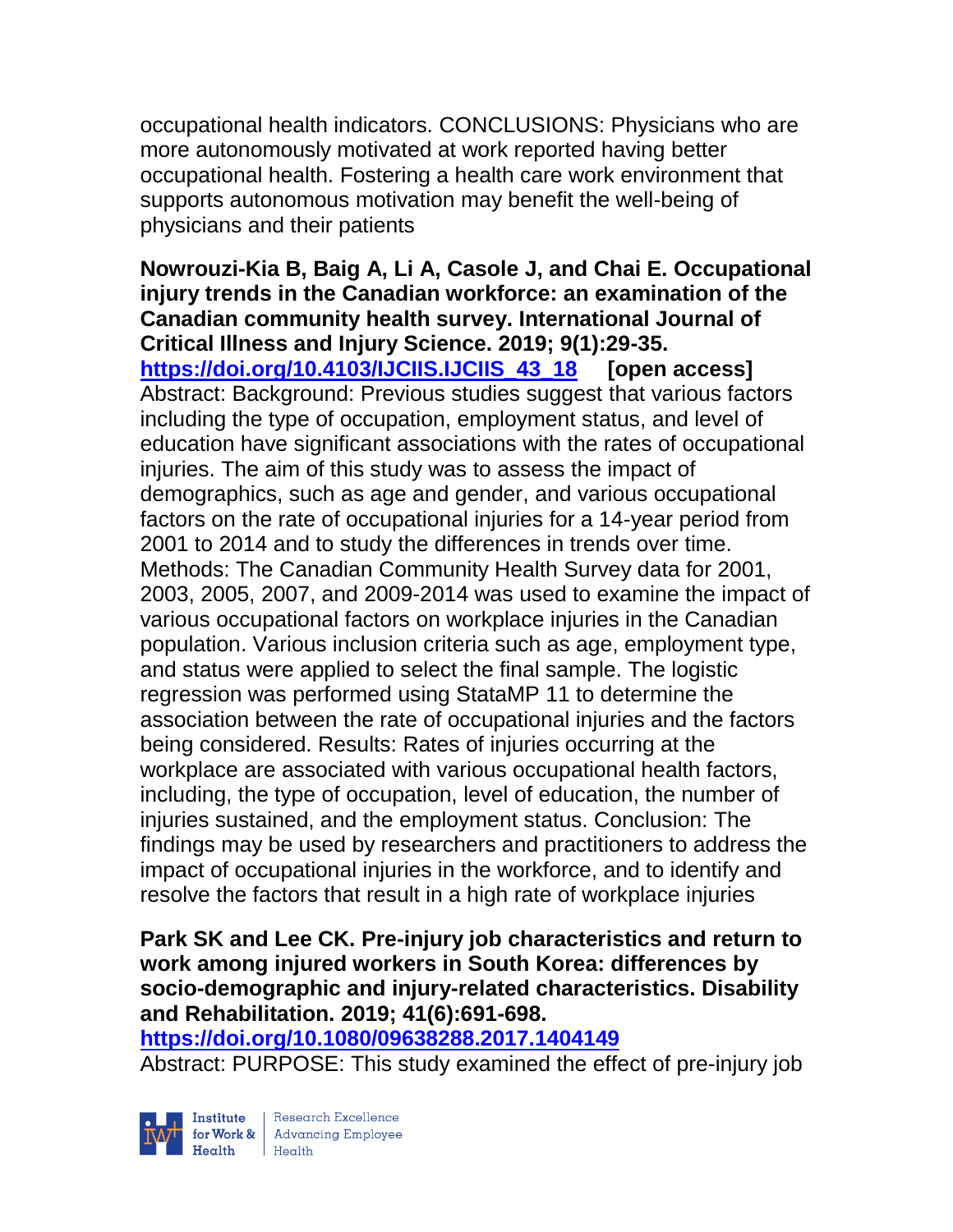characteristics on the odds of RTW outcomes for specific sociodemographic and injury-related characteristics among injured workers in South Korea. METHODS: This study employed first-wave data for 1993 participants from the Panel Study of Workers' Compensation Insurance. A two-step cluster analysis was conducted to profile preinjury job characteristics, including monthly wages, length of service, company size, contract type, and working hours. For each subsample selected by the characteristics of the independent variables, multinomial logistic regression analyses were performed to predict the odds ratio for being unemployed or working in a new firm versus returning to the pre-injury job, depending on cluster membership. RESULTS: Two clusters were identified with pre-injury job characteristics. Workers in the unstable employment cluster were more likely than were workers in the stable employment cluster to be unemployed or work in a new firm rather than return to the pre-injury job; this held for all socio-demographic and injury-related characteristics. CONCLUSIONS: Our results showed a need to develop differential RTW strategies for injured workers in insecure jobs at the time of injury. Implications for rehabilitation Policymakers and rehabilitation practitioners need to take into account not only socio-demographic or injury-related characteristics but also working conditions at the time of injury when designing return-to-work programs for injured workers in South Korea. Injured employees in poor working conditions are relatively more vulnerable in the returnto-work process and deserve special attention and supports from the Korean government. The Korean government needs to review returnto-work policies for injured workers in unstable employment environment in the context of employment relationships rather than individual characteristics

## **Rooshenas L, Paramasivan S, Jepson M, and Donovan JL. Intensive triangulation of qualitative research and quantitative data to improve recruitment to randomized trials: the QuinteT approach. Qualitative Health Research. 2019; 29(5):672-679. <https://doi.org/10.1177/1049732319828693>**

Abstract: Randomized controlled trials (RCTs) can provide high quality evidence about the comparative effectiveness of health care interventions, but many RCTs struggle with or fail to complete recruitment. RCTs are built on the principles of the experimental



| Research Excellence Finantium Research Excellence<br>
Finantium Research Employee<br>
Realth Health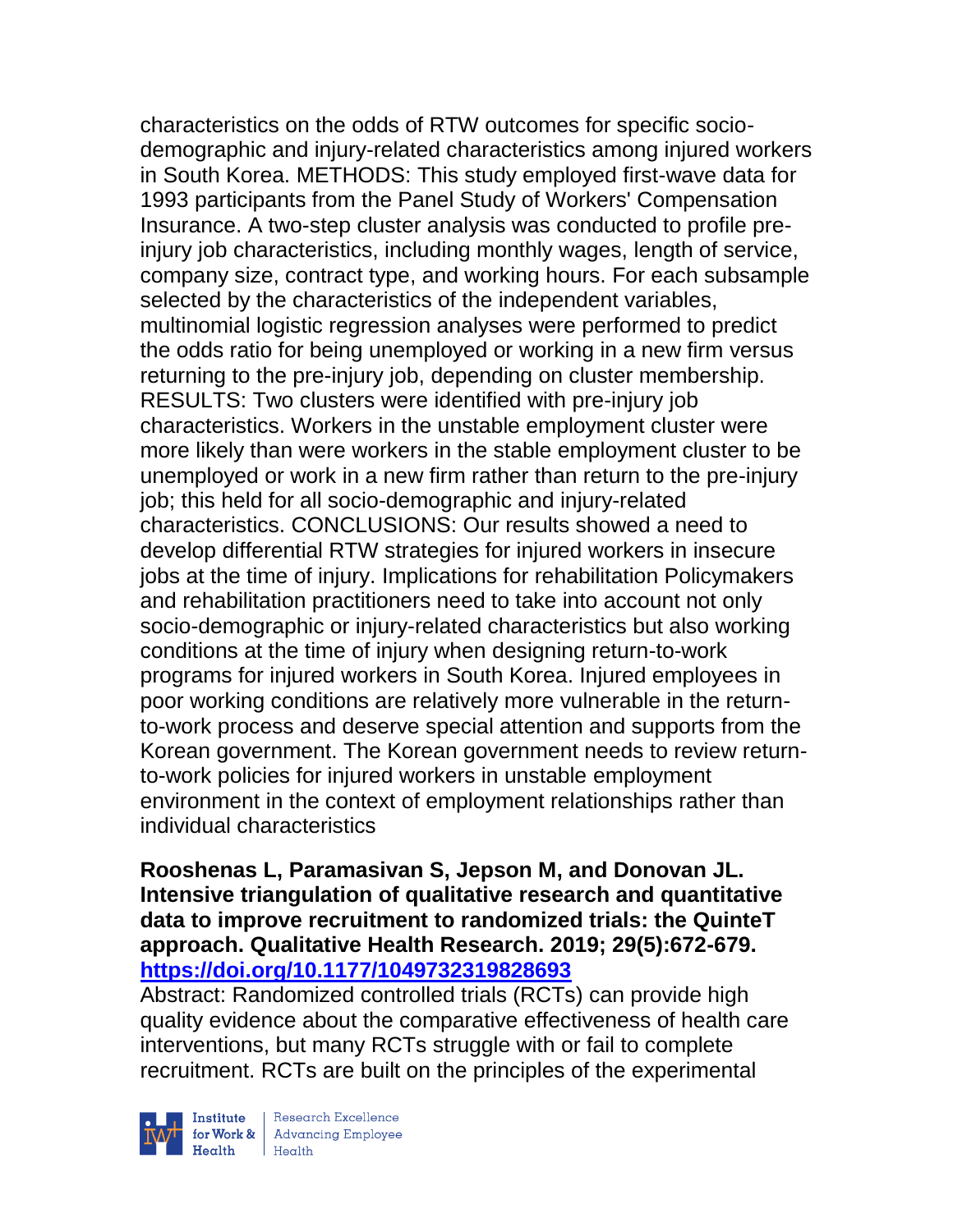method, but their planning, conduct, and interpretation can depend on complex social, behavioral, and cultural factors that may be best understood through qualitative research. Most qualitative studies undertaken alongside RCTs involve interviews that produce data that are used in a supportive or supplicatory role, but there is potential for qualitative research to be more influential. In this article, we describe the research methods underpinning the "QuinteT" (Qualitative Research Integrated Within Trials) approach to understand and address RCT recruitment difficulties. The QuinteT Recruitment Intervention (QRI) brings together multiple qualitative strategies and quantitative data and uses triangulation to understand recruitment issues rapidly. These nuanced understandings are used to inform the implementation of collaborative actions to improve recruitment

#### **Schuh-Renner A, Canham-Chervak M, Grier TL, Hauschild VD, and Jones BH. Expanding the injury definition: evidence for the need to include musculoskeletal conditions. Public Health. 2019; 169:69-75.**

# **<https://doi.org/10.1016/j.puhe.2019.01.002>**

Abstract: OBJECTIVES: The objectives of the study are to quantify the proportion of cumulative microtraumatic overuse injuries in a physically active population, evaluate their impact in terms of lost work time, and link them to precipitating activities to inform prevention initiatives. STUDY DESIGN: The study design is retrospective cohort study. METHODS: For a population of U.S. Army Soldiers, diagnoses from medical records (International Classification of Diseases [ICD]-9 800-999 and selected ICD-9 710-739) were matched with selfreported injury information. Common diagnoses, limited duty days, and activities and mechanisms associated with the injuries were summarized. RESULTS: Most self-reported injuries (65%) were classified by providers with diagnoses that described cumulative microtraumatic tissue damage, and these injuries led to a higher incidence of limited duty (85%) than acute traumatic injury diagnoses. Reported mechanisms and activities often indicated repetitive physical training-related onset. CONCLUSIONS: Because many diagnoses for cumulative microtraumatic musculoskeletal tissue damage are categorized as diseases to the musculoskeletal system in the International Classification of Diseases, they are often not included in definitions of injury. However, reported injury activities and



| Research Excellence for Work & Advancing Employee<br>Health Health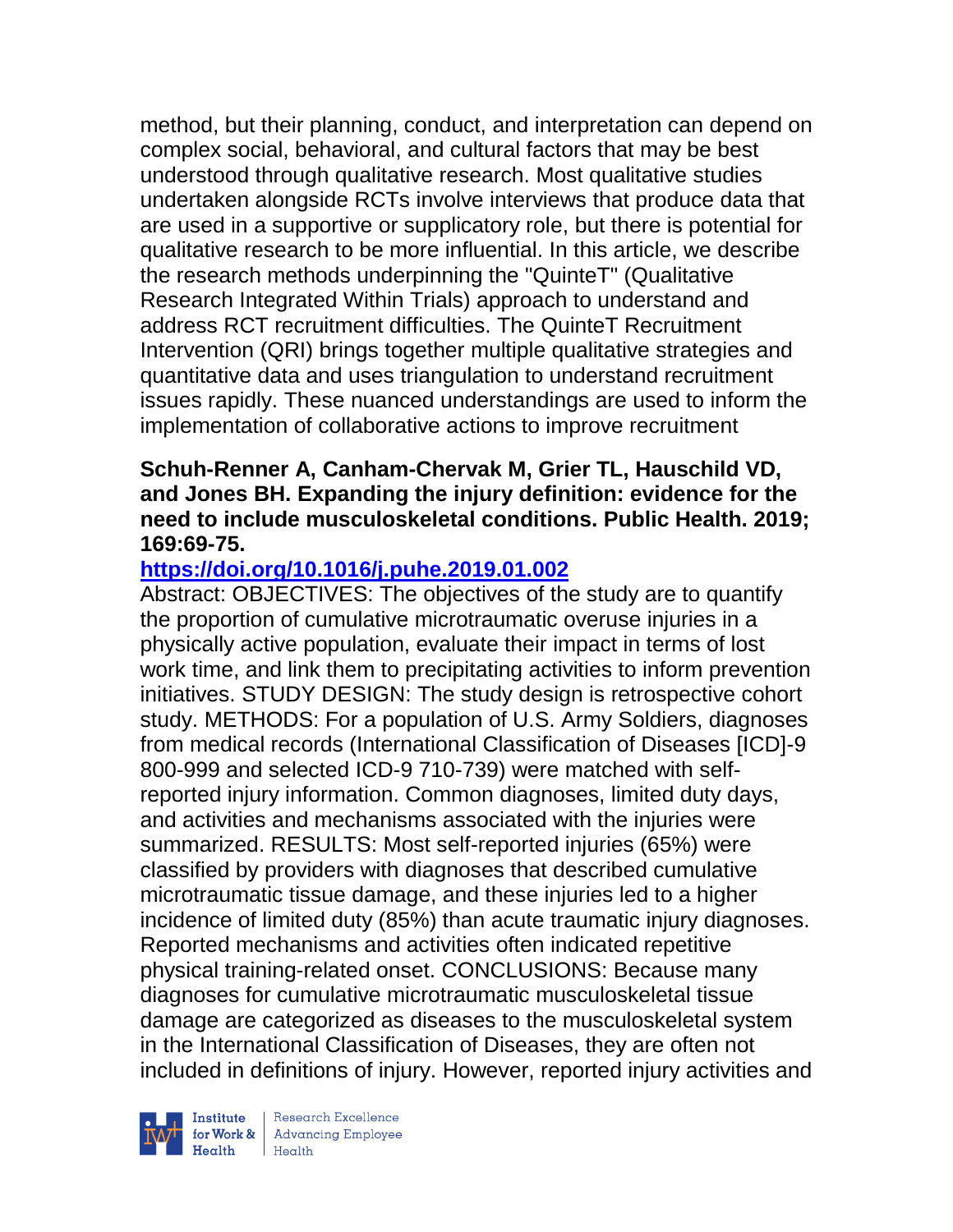mechanisms in this population provide evidence that cumulative microtraumatic injuries often arise from identifiable and preventable events. This finding confirms that these diagnoses should be classified as injuries in epidemiologic evaluations and surveillance to accurately represent injury burden

## **Tucker S and Keefe A. 2019 Report on work fatality and injury rates in Canada. Regina, SK: University of Regina; 2019.**

#### **Vanttola P, Harma M, Viitasalo K, Hublin C, Virkkala J, Sallinen M, et al. Sleep and alertness in shift work disorder: findings of a field study. International Archives of Occupational & Environmental Health. 2019; 92(4):523-533.**

**<https://doi.org/10.1007/s00420-018-1386-4> [open access]** Abstract: PURPOSE: Although shift work disorder (SWD) affects a major part of the shift working population, little is known about its manifestation in real life. This observational field study aimed to provide a detailed picture of sleep and alertness among shift workers with a questionnaire-based SWD, by comparing them to shift workers without SWD during work shifts and free time. METHODS: SWD was determined by a questionnaire. Questionnaires and 3-week field monitoring, including sleep diaries, actigraphy, the Karolinska Sleepiness Scale (KSS), EEG-based sleep recordings, and Psychomotor Vigilance Tasks (PVT), were used to study 22 SWD cases and 9 non-SWD workers. RESULTS: The SWD group had a shorter subjective total sleep time and greater sleep debt before morning shifts than the non-SWD group. Unlike the non-SWD group, the SWD group showed little compensatory sleep on days off. The SWD group had lower objective sleep efficiency and longer sleep latency on most days, and reported poorer relaxation at bedtime and sleep quality across all days than the non-SWD group. The SWD group's average KSS-sleepiness was higher than the non-SWD group's sleepiness at the beginning and end of morning shifts and at the end of night shifts. The SWD group also had more lapses in PVT at the beginning of night shifts than the non-SWD group. CONCLUSIONS: The results indicate that SWD is related to disturbed sleep and alertness in association with both morning and night shifts, and to less compensatory sleep on days off. SWD seems to particularly associate with the quality of sleep

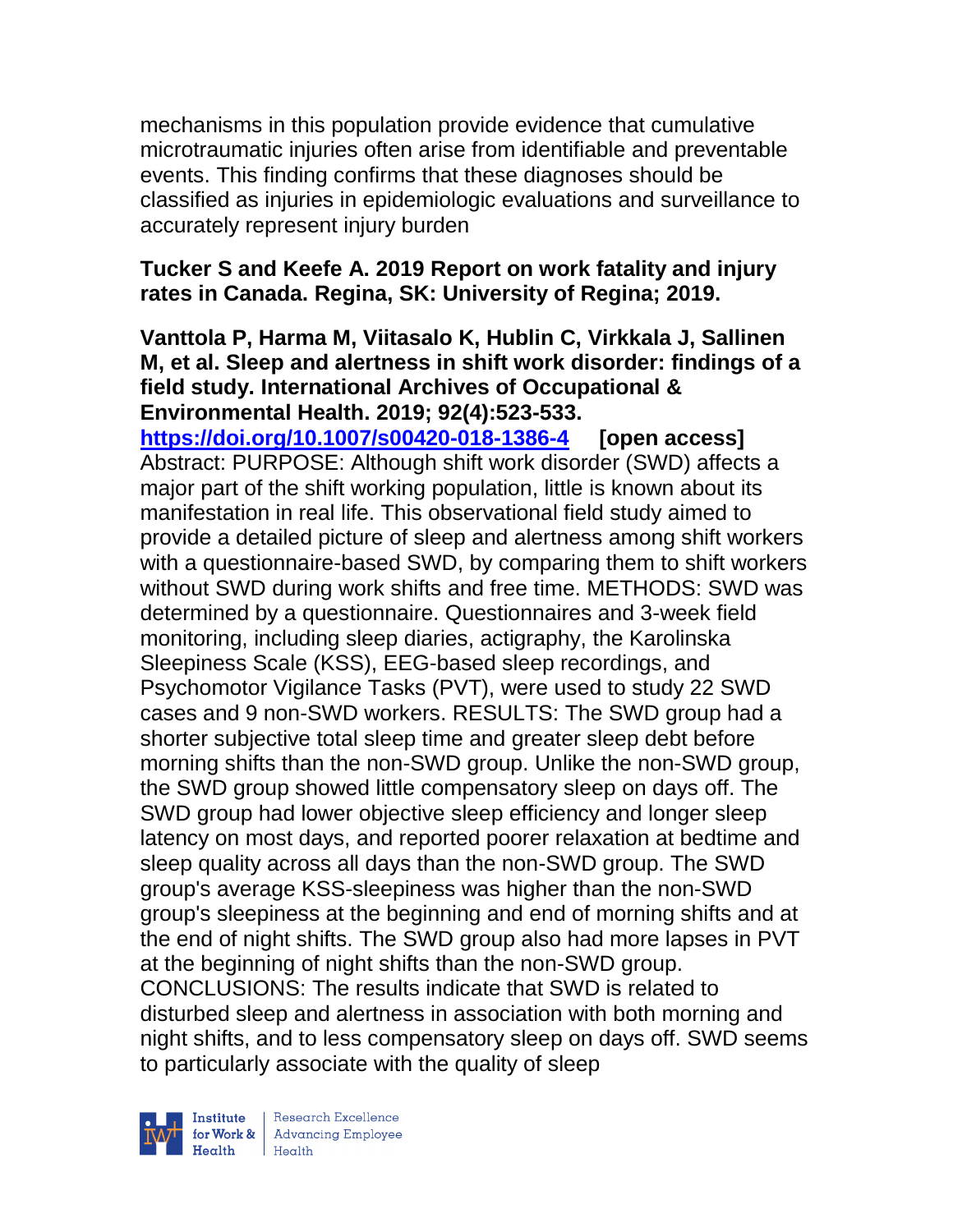**Varghese BM, Barnett AG, Hansen AL, Bi P, Nairn J, Rowett S, et al. Characterising the impact of heatwaves on work-related injuries and illnesses in three Australian cities using a standard heatwave definition: Excess Heat Factor (EHF). Journal of Exposure Analysis and Environmental Epidemiology. 2019; [Epub ahead of print].**

## **<https://doi.org/10.1038/s41370-019-0138-1>**

Abstract: BACKGROUND AND AIMS: Heatwaves have potential health and safety implications for many workers, and heatwaves are predicted to increase in frequency and intensity with climate change. There is currently a lack of comparative evidence for the effects of heatwaves on workers' health and safety in different climates (subtropical and temperate). This study examined the relationship between heatwave severity (as defined by the Excess Heat Factor) and workers' compensation claims, to define impacts and identify workers at higher risk. METHODS: Workers' compensation claims data from Australian cities with temperate (Melbourne and Perth) and subtropical (Brisbane) climates for the years 2006-2016 were analysed in relation to heatwave severity categories (low and moderate/high severity) using time-stratified case-crossover models. RESULTS: Consistent impacts of heatwaves were observed in each city with either a protective or null effect during heatwaves of lowintensity while claims increased during moderate/high-severity heatwaves compared with non-heatwave days. The highest effect during moderate/high-severity heatwaves was in Brisbane (RR 1.45, 95% CI: 1.42-1.48). Vulnerable worker subgroups identified across the three cities included: males, workers aged under 34 years, apprentice/trainee workers, labour hire workers, those employed in medium and heavy strength occupations, and workers from outdoor and indoor industrial sectors. CONCLUSION: These findings show that work-related injuries and illnesses increase during moderate/high-severity heatwaves in both sub-tropical and temperate climates. Heatwave forecasts should signal the need for heightened heat awareness and preventive measures to minimise the risks to workers

**Weston G, Zilanawala A, Webb E, Carvalho LA, and McMunn A. Long work hours, weekend working and depressive symptoms in men and women: findings from a UK population-based study.** 

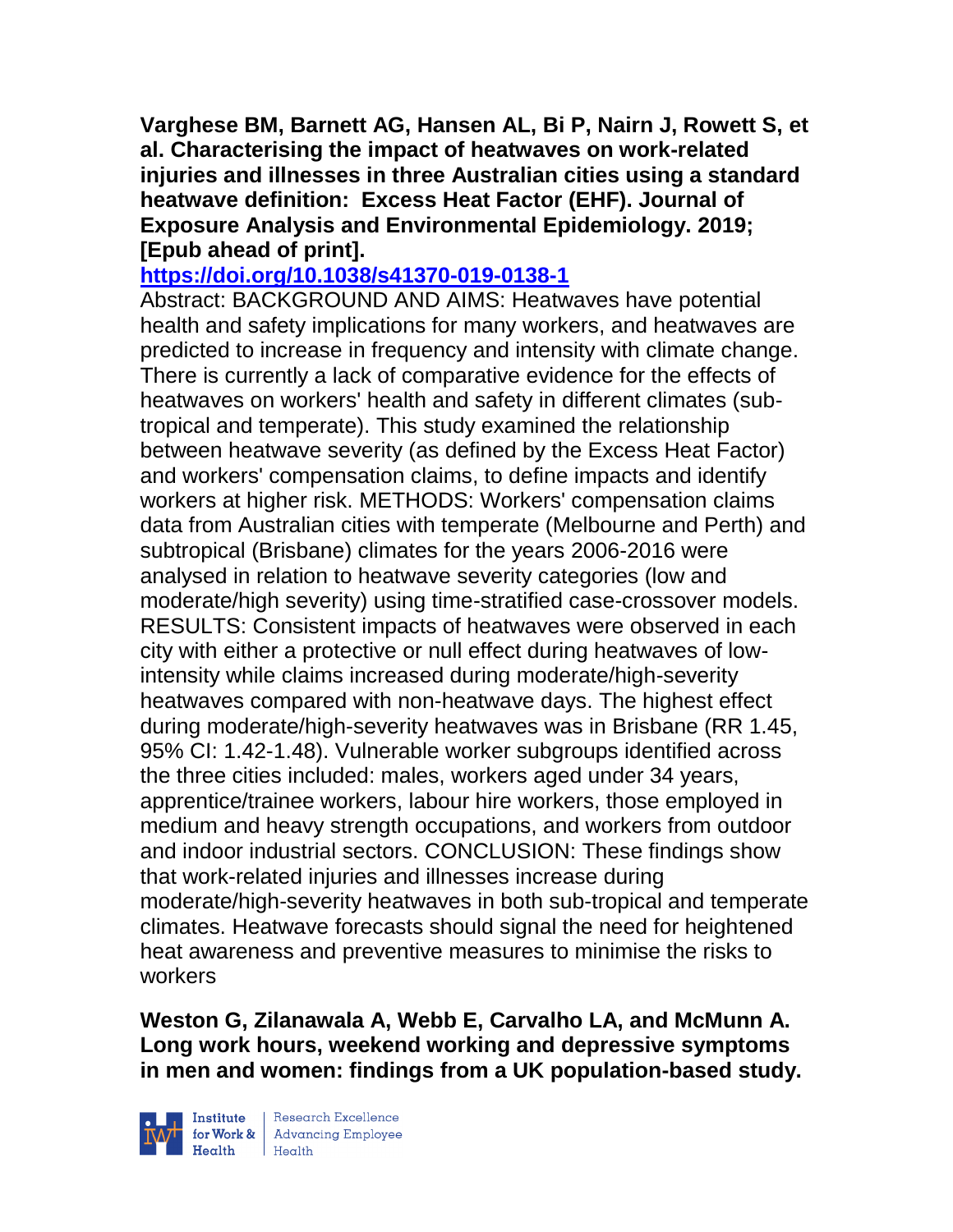# **Journal of Epidemiology & Community Health. 2019; 73(5):465- 474.**

**<https://doi.org/10.1136/jech-2018-211309> [open access]** Abstract: BACKGROUND: Globalised and 24/7 business operations have fuelled demands for people to work long hours and weekends. Research on the mental health effects of these intensive temporal work patterns is sparse, contradictory or has not considered gender differences. Our objective was to examine the relationship between these work patterns and depressive symptoms in a large nationally representative sample of working men and women in the UK. METHOD: The current study analysed data from Understanding Society, the UK Household Longitudinal Study, of 11 215 men and 12 188 women in employment or self-employment at the time of the study. Ordinary least squares regression models, adjusted for potential confounders and psychosocial work factors, were used to estimate depressive symptoms across categories of work hours and weekend work patterns. RESULTS: Relative to a standard 35-40 hours/week, working 55 hours/week or more related to more depressive symptoms among women (ss=0.75, 95% CI 0.12 to 1.39), but not for men (ss=0.24, 95% CI -0.10 to 0.58). Compared with not working weekends, working most or all weekends related to more depressive symptoms for both men (ss=0.34, 95% CI 0.08 to 0.61) and women (ss=0.50, 95% CI 0.20 to 0.79); however, working some weekends only related to more depressive symptoms for men (ss=0.33, 95% CI 0.11 to 0.55), not women (ss=0.17, 95% CI -0.09 to 0.42). CONCLUSION: Increased depressive symptoms were independently linked to working extra-long hours for women, whereas increased depressive symptoms were associated with working weekends for both genders, suggesting these work patterns may contribute to worse mental health

#### **Yokota J, Fukutani N, Nin K, Yamanaka H, Yasuda M, Tashiro Y, et al. Association of low back pain with presenteeism in hospital nursing staff. Journal of Occupational Health. 2019; 61(3):219- 226.**

# **<https://doi.org/10.1002/1348-9585.12030>**

Abstract: OBJECTIVES: Chronic low back pain (LBP) is known to cause various disorders compared with acute LBP. However, there was no study evaluating presenteeism due to LBP divided into